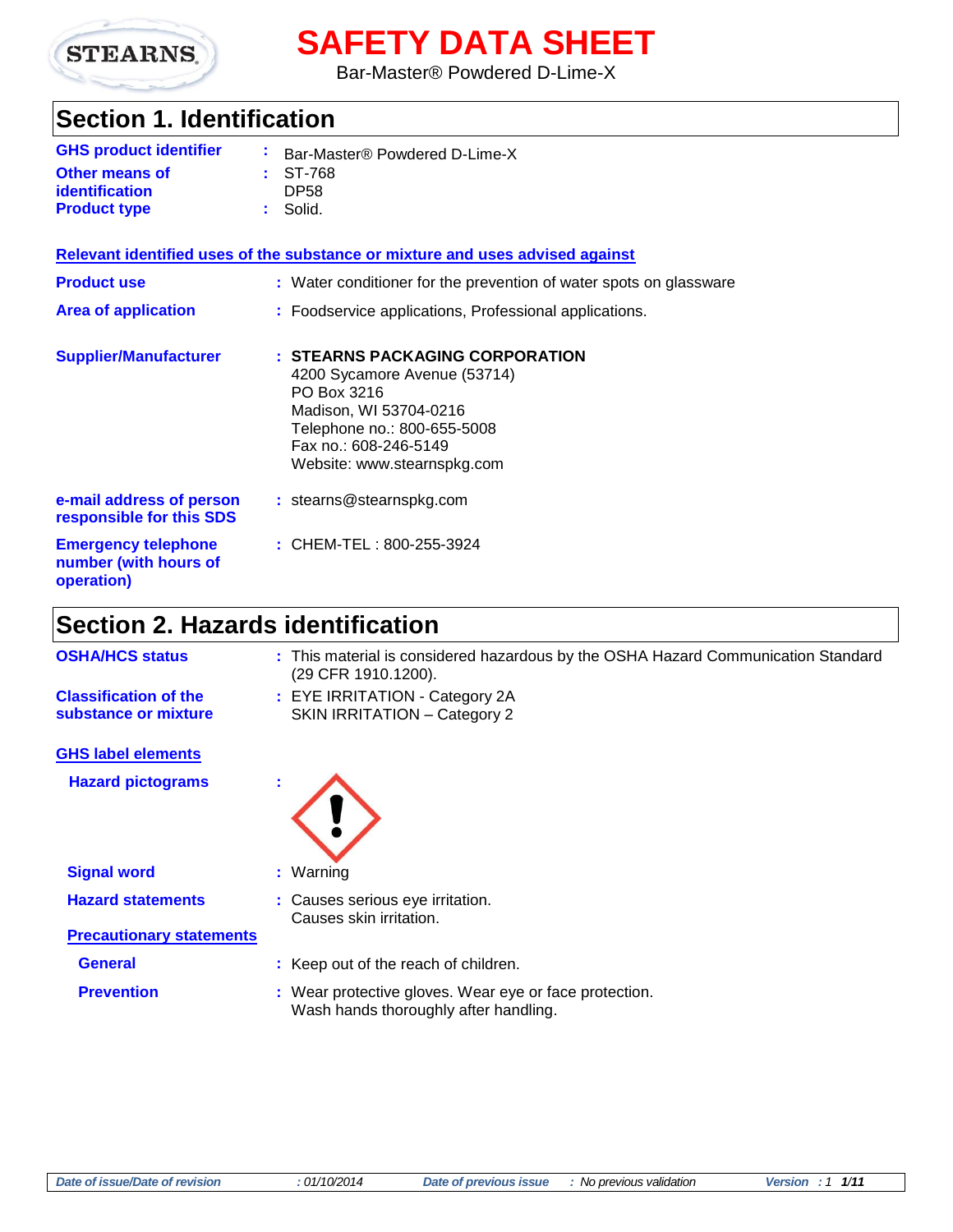# **Section 2. Hazards identification**

| <b>Response</b><br><b>Storage</b>          | : IF ON SKIN: Wash with plenty of water. Take off contaminated clothing. Wash<br>contaminated clothing before reuse. If skin irritation occurs: Get medical attention.<br>IF IN EYES: Rinse cautiously with water for several minutes. Remove contact lenses, if<br>present and easy to do. Continue rinsing. If eye irritation persists: Get medical attention.<br>: No specific storage practices required. |
|--------------------------------------------|---------------------------------------------------------------------------------------------------------------------------------------------------------------------------------------------------------------------------------------------------------------------------------------------------------------------------------------------------------------------------------------------------------------|
| <b>Disposal</b>                            | : None required                                                                                                                                                                                                                                                                                                                                                                                               |
| <b>Supplemental label</b><br>elements      | : Avoid contact with skin and clothing. Wash thoroughly after handling.                                                                                                                                                                                                                                                                                                                                       |
| <b>Hazards not otherwise</b><br>classified | : None known.                                                                                                                                                                                                                                                                                                                                                                                                 |

# **Section 3. Composition/information on ingredients**

| : Mixture  |
|------------|
| $: ST-768$ |
|            |

### **CAS number/other identifiers**

| <b>CAS number</b> | : Not applicable. |
|-------------------|-------------------|
|-------------------|-------------------|

| <b>Product code</b> | : Not available. |
|---------------------|------------------|
|                     |                  |

| <b>Ingredient name</b>      | <b>Other names</b> | $\frac{9}{6}$ | <b>CAS number</b> |
|-----------------------------|--------------------|---------------|-------------------|
| Trisodium citrate dihydrate | sodium citrate     | $40 - 60$     | $6132 - 04 - 3$   |
| sodium carbonate            | soda ash           | $40 - 60$     | 497-19-8          |

Any concentration shown as a range is to protect confidentiality or is due to batch variation. **There are no additional ingredients present which, within the current knowledge of the supplier and in the concentrations applicable, are classified as hazardous to health and hence require reporting in this section.**

## **Section 4. First aid measures**

### **Description of necessary first aid measures**

| Eye contact         | : Immediately flush eyes with plenty of water, occasionally lifting the upper and lower<br>eyelids. Check for and remove any contact lenses. Continue to rinse for at least 10<br>minutes. Get medical attention.                                                                                                                                                                                                                                                                                                                                                                                                                                                                                                                    |
|---------------------|--------------------------------------------------------------------------------------------------------------------------------------------------------------------------------------------------------------------------------------------------------------------------------------------------------------------------------------------------------------------------------------------------------------------------------------------------------------------------------------------------------------------------------------------------------------------------------------------------------------------------------------------------------------------------------------------------------------------------------------|
| <b>Inhalation</b>   | : Remove victim to fresh air and keep at rest in a position comfortable for breathing. If it<br>is suspected that fumes are still present, the rescuer should wear an appropriate mask<br>or self-contained breathing apparatus. If not breathing, if breathing is irregular or if<br>respiratory arrest occurs, provide artificial respiration or oxygen by trained personnel. It<br>may be dangerous to the person providing aid to give mouth-to-mouth resuscitation.<br>Get medical attention. If necessary, call a poison center or physician. If unconscious,<br>place in recovery position and get medical attention immediately. Maintain an open<br>airway. Loosen tight clothing such as a collar, tie, belt or waistband. |
| <b>Skin contact</b> | : Flush contaminated skin with plenty of water. Remove contaminated clothing and<br>shoes. Continue to rinse for at least 10 minutes. Get medical attention. Wash clothing<br>before reuse. Clean shoes thoroughly before reuse.                                                                                                                                                                                                                                                                                                                                                                                                                                                                                                     |

# **Section 4. First aid measures**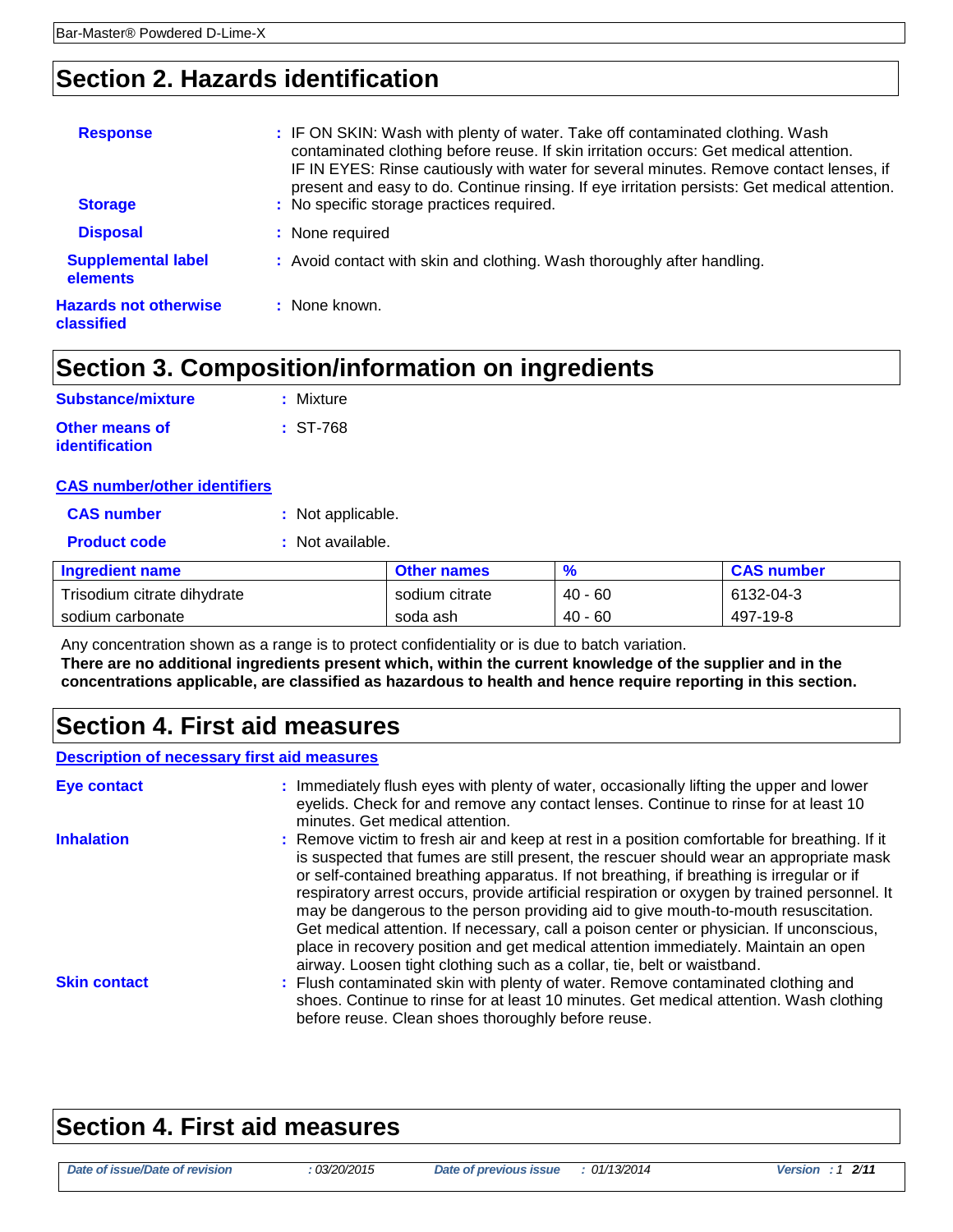| <b>Ingestion</b><br>Most important symptoms/effects, acute and delayed | : Wash out mouth with water. Remove dentures if any. Remove victim to fresh air and<br>keep at rest in a position comfortable for breathing. If material has been swallowed and<br>the exposed person is conscious, give small quantities of water to drink. Stop if the<br>exposed person feels sick as vomiting may be dangerous. Do not induce vomiting<br>unless directed to do so by medical personnel. If vomiting occurs, the head should be<br>kept low so that vomit does not enter the lungs. Get medical attention if adverse health<br>effects persist or are severe. Never give anything by mouth to an unconscious person.<br>If unconscious, place in recovery position and get medical attention immediately.<br>Maintain an open airway. Loosen tight clothing such as a collar, tie, belt or waistband. |
|------------------------------------------------------------------------|---------------------------------------------------------------------------------------------------------------------------------------------------------------------------------------------------------------------------------------------------------------------------------------------------------------------------------------------------------------------------------------------------------------------------------------------------------------------------------------------------------------------------------------------------------------------------------------------------------------------------------------------------------------------------------------------------------------------------------------------------------------------------------------------------------------------------|
| <b>Potential acute health effects</b>                                  |                                                                                                                                                                                                                                                                                                                                                                                                                                                                                                                                                                                                                                                                                                                                                                                                                           |
| <b>Eye contact</b>                                                     | : Causes serious eye irritation.                                                                                                                                                                                                                                                                                                                                                                                                                                                                                                                                                                                                                                                                                                                                                                                          |
| <b>Inhalation</b>                                                      | : May cause respiratory irritation.                                                                                                                                                                                                                                                                                                                                                                                                                                                                                                                                                                                                                                                                                                                                                                                       |
| <b>Skin contact</b>                                                    | : May cause skin irritation.                                                                                                                                                                                                                                                                                                                                                                                                                                                                                                                                                                                                                                                                                                                                                                                              |
| <b>Ingestion</b>                                                       | : Irritating to mouth, throat and stomach.                                                                                                                                                                                                                                                                                                                                                                                                                                                                                                                                                                                                                                                                                                                                                                                |
| <b>Over-exposure signs/symptoms</b>                                    |                                                                                                                                                                                                                                                                                                                                                                                                                                                                                                                                                                                                                                                                                                                                                                                                                           |
| <b>Eye contact</b>                                                     | : Adverse symptoms may include the following:<br>pain or irritation<br>watering<br>redness                                                                                                                                                                                                                                                                                                                                                                                                                                                                                                                                                                                                                                                                                                                                |
| <b>Inhalation</b>                                                      | : Adverse symptoms may include the following:<br>respiratory tract irritation<br>coughing                                                                                                                                                                                                                                                                                                                                                                                                                                                                                                                                                                                                                                                                                                                                 |
| <b>Skin contact</b>                                                    | : Adverse symptoms may include the following:<br>irritation<br>redness                                                                                                                                                                                                                                                                                                                                                                                                                                                                                                                                                                                                                                                                                                                                                    |
| <b>Ingestion</b>                                                       | : No specific data.                                                                                                                                                                                                                                                                                                                                                                                                                                                                                                                                                                                                                                                                                                                                                                                                       |
|                                                                        | Indication of immediate medical attention and special treatment needed, if necessary                                                                                                                                                                                                                                                                                                                                                                                                                                                                                                                                                                                                                                                                                                                                      |
| <b>Notes to physician</b>                                              | : Treat symptomatically. Contact poison treatment specialist immediately if large<br>quantities have been ingested or inhaled.                                                                                                                                                                                                                                                                                                                                                                                                                                                                                                                                                                                                                                                                                            |
| <b>Specific treatments</b>                                             | : No specific treatment.                                                                                                                                                                                                                                                                                                                                                                                                                                                                                                                                                                                                                                                                                                                                                                                                  |
| <b>Protection of first-aiders</b>                                      | : No action shall be taken involving any personal risk or without suitable training. If it is<br>suspected that fumes are still present, the rescuer should wear an appropriate mask or<br>self-contained breathing apparatus. It may be dangerous to the person providing aid to<br>give mouth-to-mouth resuscitation.                                                                                                                                                                                                                                                                                                                                                                                                                                                                                                   |
| See toxicological information (Section 11)                             |                                                                                                                                                                                                                                                                                                                                                                                                                                                                                                                                                                                                                                                                                                                                                                                                                           |

# **Section 5. Fire-fighting measures**

| <b>Extinguishing media</b>                         |                                                                                                                          |
|----------------------------------------------------|--------------------------------------------------------------------------------------------------------------------------|
| <b>Suitable extinguishing</b><br>media             | : Use an extinguishing agent suitable for the surrounding fire.                                                          |
| <b>Unsuitable extinguishing</b><br>media           | : Do not use water jet.                                                                                                  |
| the chemical                                       | <b>Specific hazards arising from :</b> No specific fire or explosion hazard.                                             |
| <b>Hazardous thermal</b><br>decomposition products | : Decomposition products may include the following materials:<br>carbon dioxide<br>carbon monoxide<br>metal oxide/oxides |

# **Section 5. Fire-fighting measures**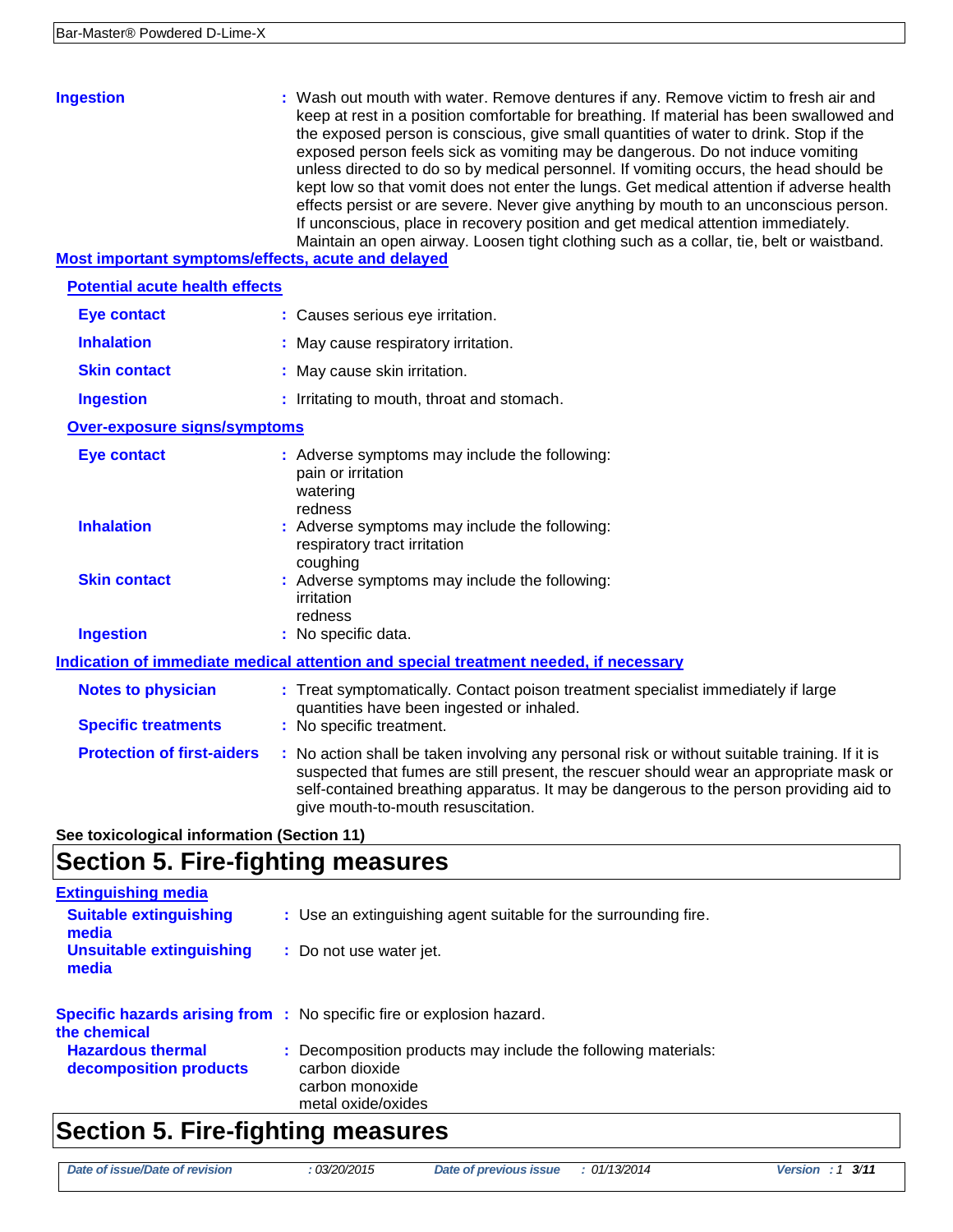| <b>Special protective actions</b><br>for fire-fighters | : Promptly isolate the scene by removing all persons from the vicinity of the incident if<br>there is a fire. No action shall be taken involving any personal risk or without suitable<br>training. |
|--------------------------------------------------------|-----------------------------------------------------------------------------------------------------------------------------------------------------------------------------------------------------|
| <b>Special protective</b>                              | : Fire-fighters should wear appropriate protective equipment and self-contained                                                                                                                     |
| equipment for fire-fighters                            | breathing apparatus (SCBA) with a full face-piece operated in positive pressure mode.                                                                                                               |
| <b>Remark</b>                                          | : Dust explosion class: St1                                                                                                                                                                         |

## **Section 6. Accidental release measures**

|                                  | Personal precautions, protective equipment and emergency procedures                                                                                                                                                                                                                                                                                                               |
|----------------------------------|-----------------------------------------------------------------------------------------------------------------------------------------------------------------------------------------------------------------------------------------------------------------------------------------------------------------------------------------------------------------------------------|
| For non-emergency<br>personnel   | : No action shall be taken involving any personal risk or without suitable training.<br>Evacuate surrounding areas. Keep unnecessary and unprotected personnel from<br>entering. Do not touch or walk through spilled material. Provide adequate ventilation.<br>Wear appropriate respirator when ventilation is inadequate. Put on appropriate personal<br>protective equipment. |
|                                  | For emergency responders : If specialized clothing is required to deal with the spillage, take note of any information<br>in Section 8 on suitable and unsuitable materials. See also the information in "For non-<br>emergency personnel".                                                                                                                                       |
| <b>Environmental precautions</b> | : Avoid dispersal of spilled material and runoff and contact with soil, waterways, drains<br>and sewers. Inform the relevant authorities if the product has caused environmental<br>pollution (sewers, waterways, soil or air).                                                                                                                                                   |

## **Methods and materials for containment and cleaning up Small spill Example 20 Small spill** area. Avoid dust generation. Using a vacuum with HEPA filter will reduce dust dispersal. Place spilled material in a designated, labeled waste container. Dispose of via a licensed waste disposal contractor.

**Large spill Example 20 Set 10 Set 10 Set 10 Set 10 Set 10 Set 10 Set 10 Set 10 Set 10 Set 10 Set 10 Set 10 Set 10 Set 10 Set 10 Set 10 Set 10 Set 10 Set 10 Set 10 Set 10 Set 10 Set 10 Set 10 Set 10 Set 10 Set 10 Set 10** sewers, water courses, basements or confined areas. Avoid dust generation. Do not dry sweep. Vacuum dust with equipment fitted with a HEPA filter and place in a closed, labeled waste container. Dispose of via a licensed waste disposal contractor. Note: see Section 1 for emergency contact information and Section 13 for waste disposal.

# **Section 7. Handling and storage**

### **Precautions for safe handling**

| <b>Protective measures</b>                                                       | : Put on appropriate personal protective equipment (see Section 8). Do not ingest. Avoid<br>contact with eyes, skin and clothing. Use only with adequate ventilation. Wear<br>appropriate respirator when ventilation is inadequate. Keep in the original container or<br>an approved alternative made from a compatible material, kept tightly closed when not<br>in use. Empty containers retain product residue and can be hazardous. Do not reuse<br>container.                                                                                |
|----------------------------------------------------------------------------------|----------------------------------------------------------------------------------------------------------------------------------------------------------------------------------------------------------------------------------------------------------------------------------------------------------------------------------------------------------------------------------------------------------------------------------------------------------------------------------------------------------------------------------------------------|
| <b>Advice on general</b><br>occupational hygiene                                 | : Eating, drinking and smoking should be prohibited in areas where this material is<br>handled, stored and processed. Workers should wash hands and face before eating,<br>drinking and smoking. Remove contaminated clothing and protective equipment before<br>entering eating areas. See also Section 8 for additional information on hygiene<br>measures.                                                                                                                                                                                      |
| <b>Conditions for safe</b><br>storage, including any<br><b>incompatibilities</b> | : Store in accordance with local regulations. Store in original container protected from<br>direct sunlight in a dry, cool and well-ventilated area, away from incompatible materials<br>(see Section 10) and food and drink. Store locked up. Keep container tightly closed and<br>sealed until ready for use. Containers that have been opened must be carefully resealed<br>and kept upright to prevent leakage. Do not store in unlabeled containers.<br>Use appropriate containment to avoid environmental contamination. Keep from freezing. |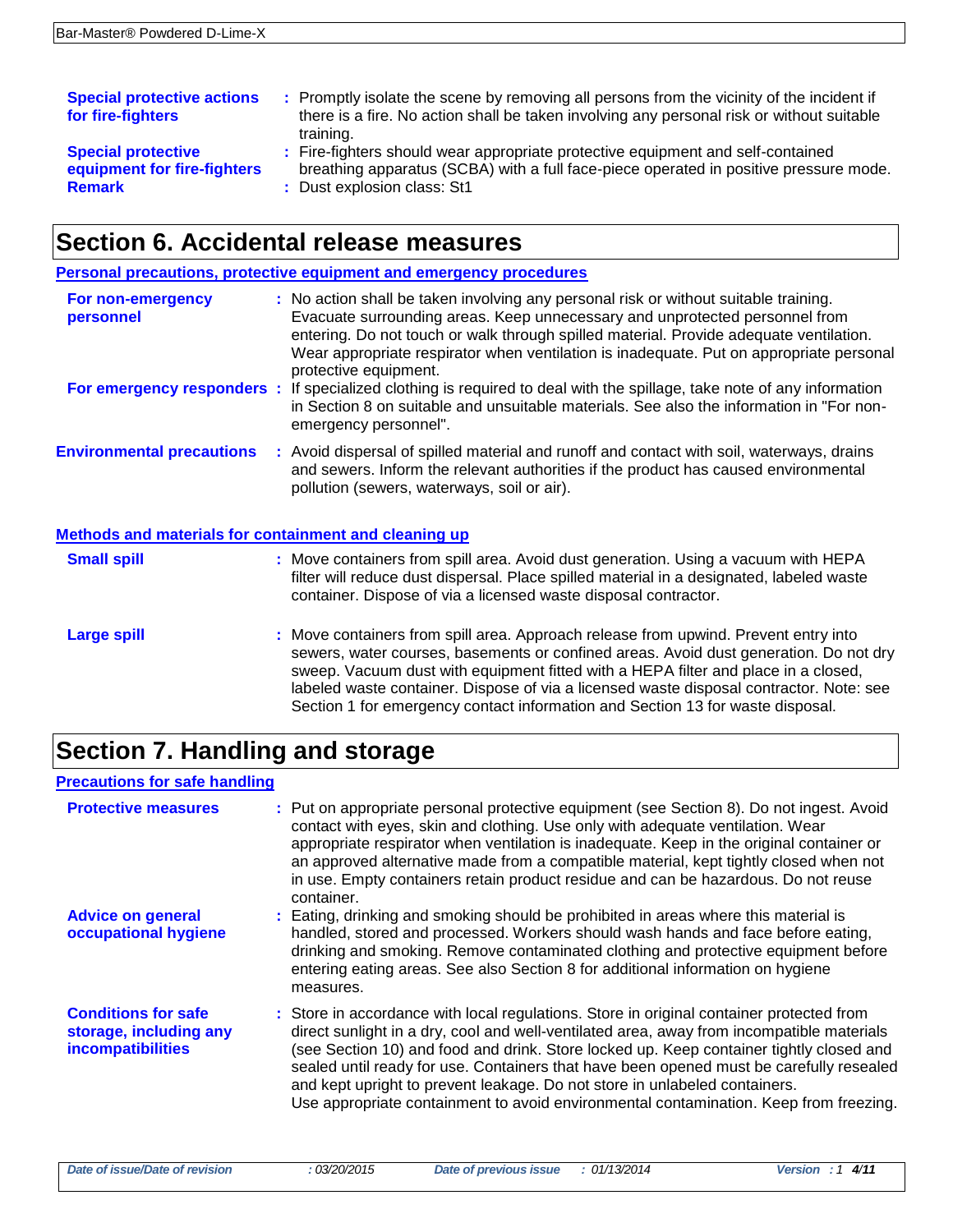# **Section 8. Exposure controls/personal protection**

### **Control parameters**

### **Occupational exposure limits**

#### None.

| <b>Appropriate engineering</b><br>controls       | : Use only with adequate ventilation. If user operations generate dust, fumes, gas, vapor<br>or mist, use process enclosures, local exhaust ventilation or other engineering controls<br>to keep worker exposure to airborne contaminants below any recommended or statutory<br>limits.                                         |
|--------------------------------------------------|---------------------------------------------------------------------------------------------------------------------------------------------------------------------------------------------------------------------------------------------------------------------------------------------------------------------------------|
| <b>Environmental exposure</b><br><b>controls</b> | : Emissions from ventilation or work process equipment should be checked to ensure<br>they comply with the requirements of environmental protection legislation. In some<br>cases, fume scrubbers, filters or engineering modifications to the process equipment will<br>be necessary to reduce emissions to acceptable levels. |

### **Individual protection measures**

| <b>Hygiene measures</b>       | : Wash hands, forearms and face thoroughly after handling chemical products, before<br>eating, smoking and using the lavatory and at the end of the working period.<br>Appropriate techniques should be used to remove potentially contaminated clothing.<br>Wash contaminated clothing before reusing. Ensure that eyewash stations and safety<br>showers are close to the workstation location.                                                                                                                                                                                                                                                         |
|-------------------------------|-----------------------------------------------------------------------------------------------------------------------------------------------------------------------------------------------------------------------------------------------------------------------------------------------------------------------------------------------------------------------------------------------------------------------------------------------------------------------------------------------------------------------------------------------------------------------------------------------------------------------------------------------------------|
| <b>Eye/face protection</b>    | : Safety eyewear complying with an approved standard should be used when a risk<br>assessment indicates this is necessary to avoid exposure to liquid splashes, mists,<br>gases or dusts. If contact is possible, the following protection should be worn, unless the<br>assessment indicates a higher degree of protection: chemical splash goggles.                                                                                                                                                                                                                                                                                                     |
| <b>Skin protection</b>        |                                                                                                                                                                                                                                                                                                                                                                                                                                                                                                                                                                                                                                                           |
| <b>Hand protection</b>        | : Chemical-resistant, impervious gloves complying with an approved standard should be<br>worn at all times when handling chemical products if a risk assessment indicates this is<br>necessary. Considering the parameters specified by the glove manufacturer, check<br>during use that the gloves are still retaining their protective properties. It should be<br>noted that the time to breakthrough for any glove material may be different for different<br>glove manufacturers. In the case of mixtures, consisting of several substances, the<br>protection time of the gloves cannot be accurately estimated.<br>Neoprene gloves. Rubber gloves. |
| <b>Body protection</b>        | : Personal protective equipment for the body should be selected based on the task being<br>performed and the risks involved and should be approved by a specialist before<br>handling this product.                                                                                                                                                                                                                                                                                                                                                                                                                                                       |
| <b>Other skin protection</b>  | : Appropriate footwear and any additional skin protection measures should be selected<br>based on the task being performed and the risks involved and should be approved by a<br>specialist before handling this product.                                                                                                                                                                                                                                                                                                                                                                                                                                 |
| <b>Respiratory protection</b> | : Use a properly fitted, air-purifying or air-fed respirator complying with an approved<br>standard if a risk assessment indicates this is necessary. Respirator selection must be<br>based on known or anticipated exposure levels, the hazards of the product and the safe<br>working limits of the selected respirator.                                                                                                                                                                                                                                                                                                                                |

# **Section 9. Physical and chemical properties**

| <b>Appearance</b>     |                                        |
|-----------------------|----------------------------------------|
| <b>Physical state</b> | : Solid. [Granular solid./Crystals.]   |
| <b>Color</b>          | : White.                               |
| Odor                  | : Odorless.                            |
| <b>Odor threshold</b> | : Not available.                       |
| рH                    | $: 7$ to 9 [Conc. (% w/w): 1%]         |
| <b>Melting point</b>  | : $153^{\circ}$ C (307.4 $^{\circ}$ F) |
|                       |                                        |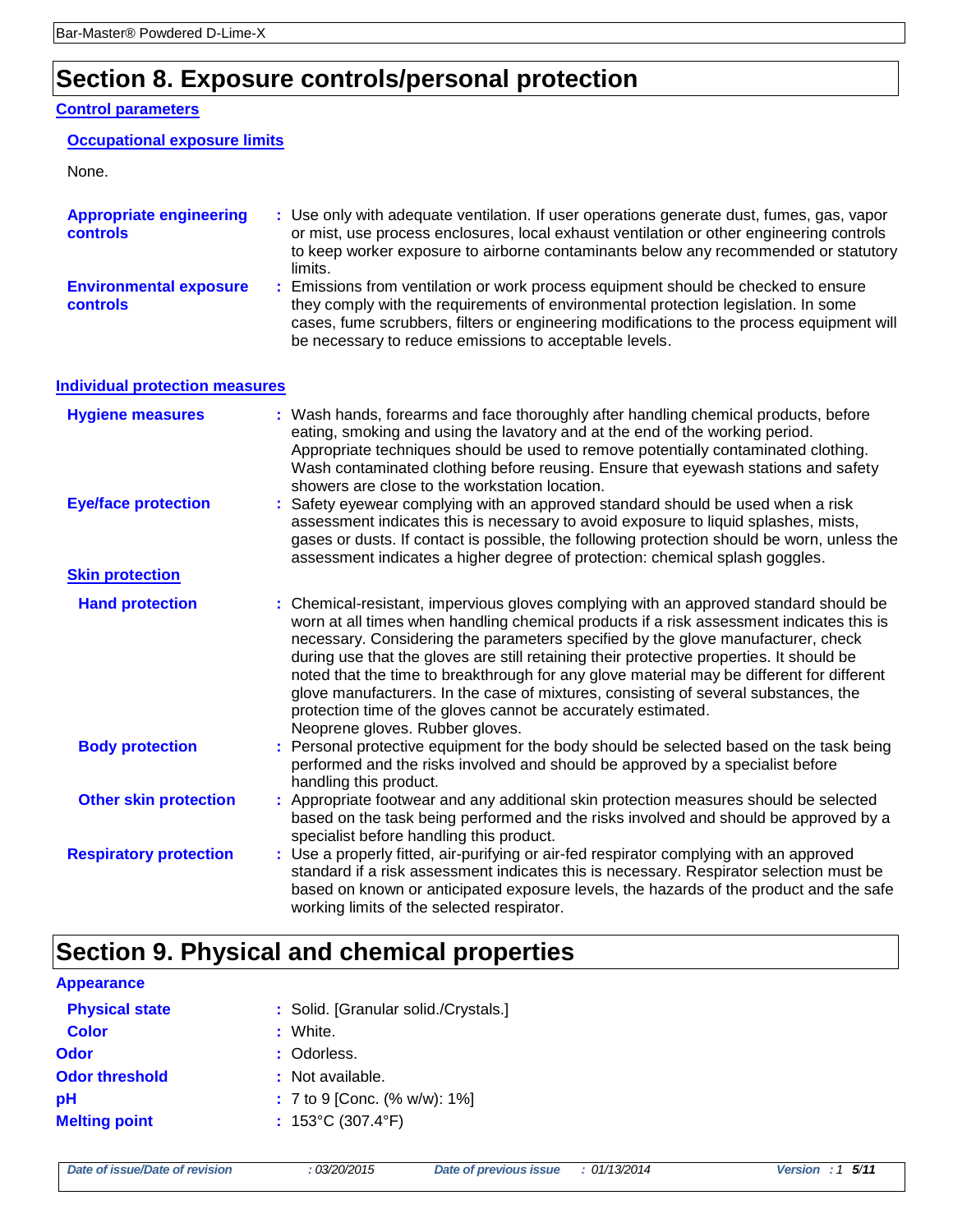# **Section 9. Physical and chemical properties**

| <b>Boiling point</b>                              | : Not available.                                                       |
|---------------------------------------------------|------------------------------------------------------------------------|
| <b>Flash point</b>                                | : >93.333°C (>200°F)                                                   |
| <b>Evaporation rate</b>                           | : Not available.                                                       |
| <b>Flammability (solid, gas)</b>                  | : Not applicable.                                                      |
| Lower and upper explosive<br>(flammable) limits   | : Not available.                                                       |
| <b>Vapor pressure</b>                             | : Not available.                                                       |
| <b>Vapor density</b>                              | : Not available.                                                       |
| <b>Relative density</b>                           | : Not available.                                                       |
| <b>Solubility</b>                                 | : Easily soluble in the following materials: cold water and hot water. |
| <b>Solubility in water</b>                        | : Not available.                                                       |
| <b>Partition coefficient: n-</b><br>octanol/water | : Not available.                                                       |
| <b>Auto-ignition temperature</b>                  | : Not available.                                                       |
| <b>Decomposition temperature</b>                  | : Not available.                                                       |
| <b>SADT</b>                                       | : Not available.                                                       |
| <b>Viscosity</b>                                  | : Not available.                                                       |

# **Section 10. Stability and reactivity**

| <b>Reactivity</b>                            | : No specific test data related to reactivity available for this product or its ingredients.              |
|----------------------------------------------|-----------------------------------------------------------------------------------------------------------|
| <b>Chemical stability</b>                    | : The product is stable.                                                                                  |
| <b>Possibility of hazardous</b><br>reactions | : Under normal conditions of storage and use, hazardous reactions will not occur.                         |
|                                              | Under normal conditions of storage and use, hazardous polymerization will not occur.                      |
| <b>Conditions to avoid</b>                   | : Keep from freezing. Keep away from extreme heat.                                                        |
| <b>Incompatible materials</b>                | : Reactive or incompatible with the following materials: oxidizing materials, acids and<br>alkalis.       |
| <b>Hazardous decomposition</b><br>products   | : Under normal conditions of storage and use, hazardous decomposition products should<br>not be produced. |

# **Section 11. Toxicological information**

### **Information on toxicological effects**

### **Acute toxicity**

| <b>Product/ingredient name</b> | <b>Result</b> | <b>Species</b> | <b>Dose</b>  | <b>Exposure</b> |
|--------------------------------|---------------|----------------|--------------|-----------------|
| Sodium citrate                 | LD50 Oral     | Rat            | 11,700 mg/kg |                 |
| sodium carbonate               | LD50 Oral     | Rat            | 4090 mg/kg   |                 |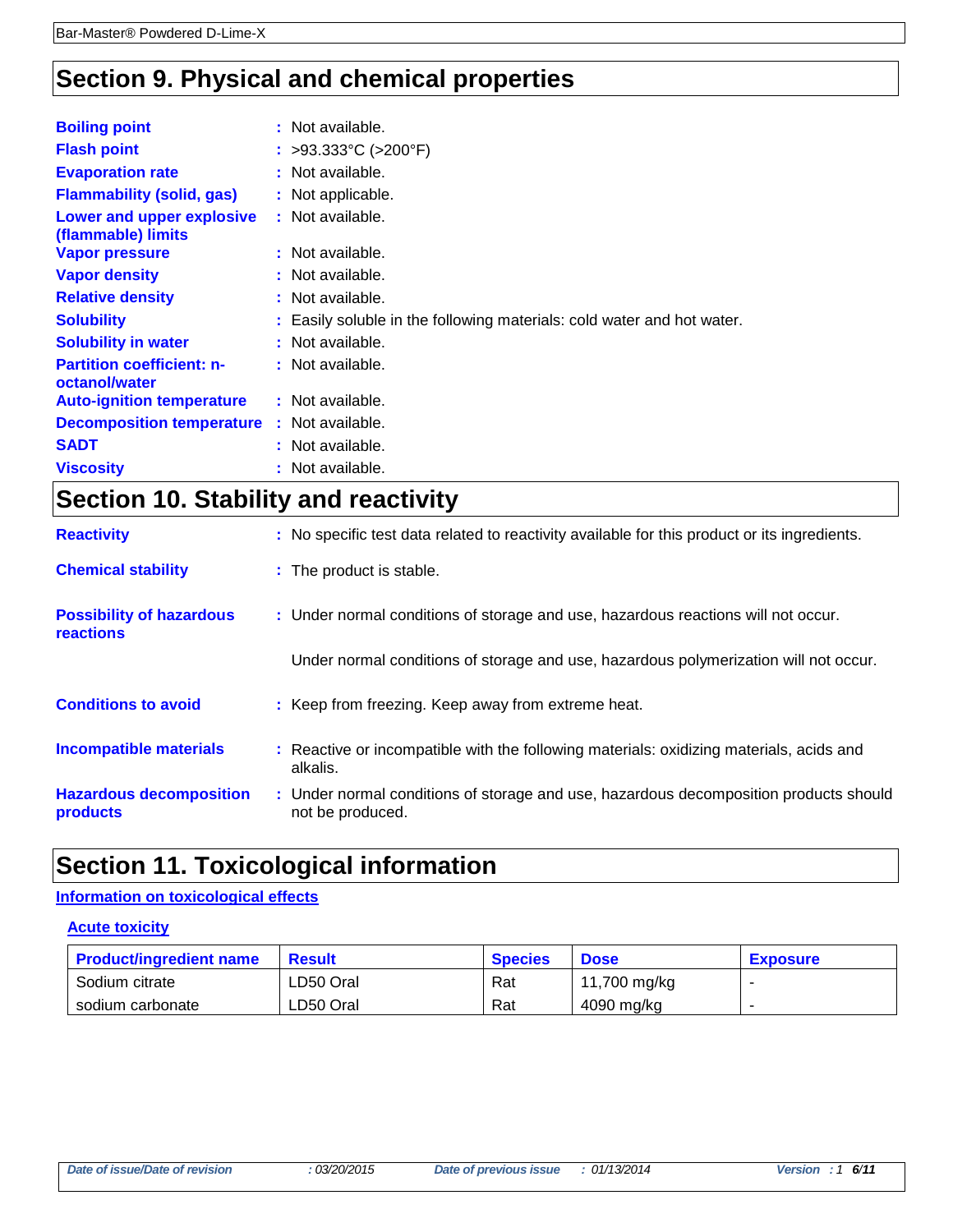# **Section 11. Toxicological information**

## **Irritation/Corrosion**

| <b>Product/ingredient name</b> | <b>Result</b>                                  | <b>Species</b>   | <b>Score</b> | <b>Exposure</b>                             | <b>Observation</b> |
|--------------------------------|------------------------------------------------|------------------|--------------|---------------------------------------------|--------------------|
| sodium carbonate               | Eyes - Moderate irritant                       | Rabbit           |              | 24 hours 100<br>milligrams                  |                    |
|                                | Eyes - Severe irritant<br>Skin - Mild irritant | Rabbit<br>Rabbit |              | 50 milligrams<br>24 hours 500<br>milligrams |                    |

## **Sensitization**

Not available.

### **Mutagenicity**

Not available.

### **Carcinogenicity**

Not available.

## **Reproductive toxicity**

Not available.

### **Teratogenicity**

Not available.

## **Specific target organ toxicity (single exposure)**

Not listed.

## **Specific target organ toxicity (repeated exposure)**

Not available.

### **Aspiration hazard**

Not available.

#### **Information on the likely routes of exposure :** Not available.

### **Potential acute health effects**

| Eye contact         | : Causes serious eye irritation.           |
|---------------------|--------------------------------------------|
| <b>Inhalation</b>   | : May cause respiratory irritation.        |
| <b>Skin contact</b> | : May cause skin irritation.               |
| <b>Ingestion</b>    | : Irritating to mouth, throat and stomach. |

### **Symptoms related to the physical, chemical and toxicological characteristics**

| Eye contact         | : Adverse symptoms may include the following:<br>pain or irritation<br>watering<br>redness |
|---------------------|--------------------------------------------------------------------------------------------|
| <b>Inhalation</b>   | : Adverse symptoms may include the following:<br>respiratory tract irritation<br>coughing  |
| <b>Skin contact</b> | : Adverse symptoms may include the following:<br>irritation<br>redness                     |
| <b>Ingestion</b>    | : No specific data.                                                                        |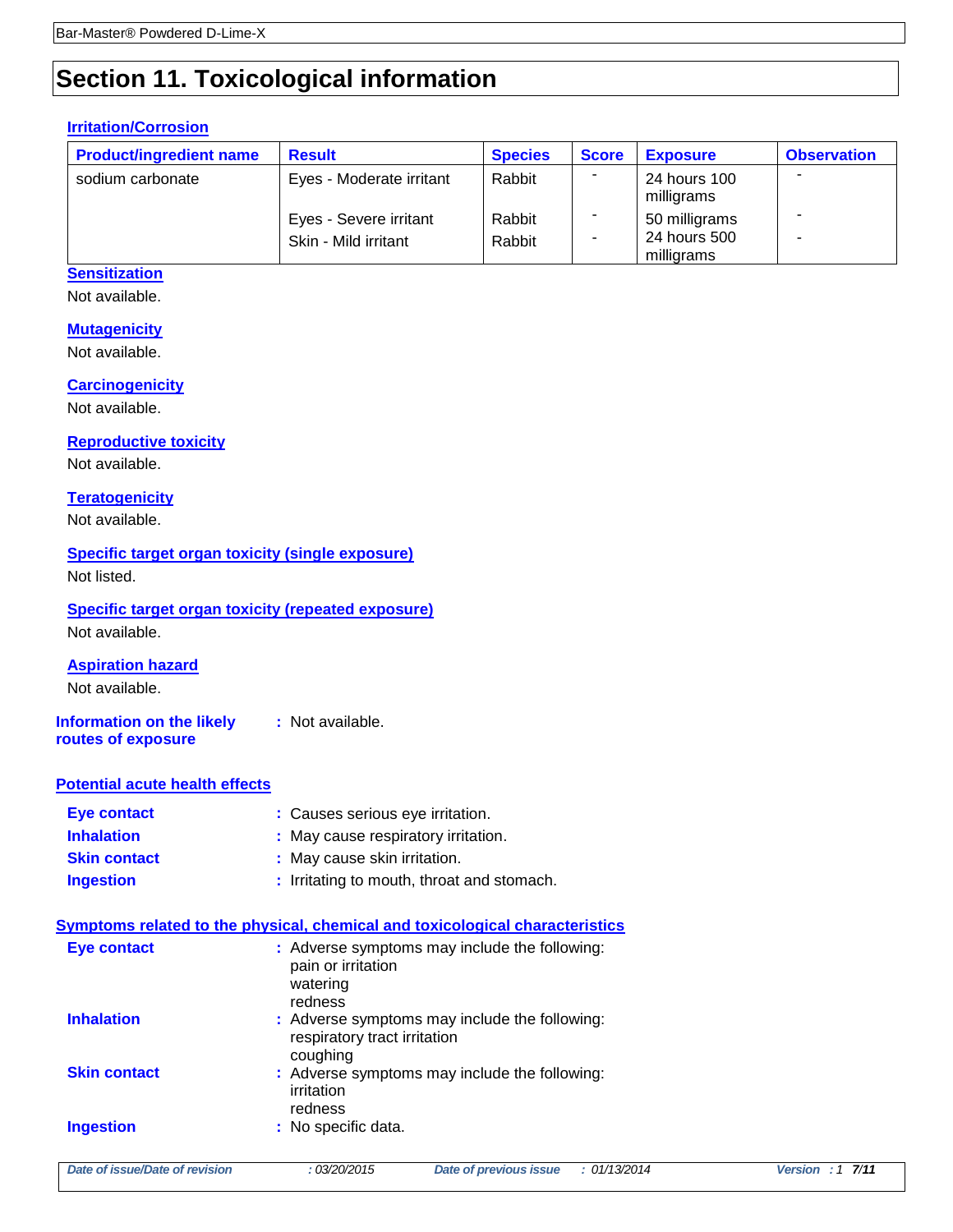# **Section 11. Toxicological information**

## **Delayed and immediate effects and also chronic effects from short and long term exposure Short term exposure**

| <b>Potential immediate</b><br>effects             | : Not available. |
|---------------------------------------------------|------------------|
| <b>Potential delayed effects : Not available.</b> |                  |
| Long term exposure                                |                  |
| <b>Potential immediate</b><br>effects             | : Not available. |
| <b>Potential delayed effects : Not available.</b> |                  |

#### **Potential chronic health effects**

Not available.

| <b>General</b>               | : No known significant effects or critical hazards. |
|------------------------------|-----------------------------------------------------|
| <b>Carcinogenicity</b>       | : No known significant effects or critical hazards. |
| <b>Mutagenicity</b>          | : No known significant effects or critical hazards. |
| <b>Teratogenicity</b>        | : No known significant effects or critical hazards. |
| <b>Developmental effects</b> | : No known significant effects or critical hazards. |
| <b>Fertility effects</b>     | : No known significant effects or critical hazards. |

## **Numerical measures of toxicity**

## **Acute toxicity estimates Route ATE value** Oral 3124.9 mg/kg

# **Section 12. Ecological information**

### **Toxicity**

| <b>Product/ingredient name</b> | <b>Result</b>                      | <b>Species</b>             | <b>Exposure</b> |
|--------------------------------|------------------------------------|----------------------------|-----------------|
| sodium carbonate               | Acute EC50 242000 µg/l Fresh water | Algae - Navicula seminulum | 96 hours        |
|                                | Acute LC50 176000 µg/l Fresh water | Crustaceans - Amphipoda    | 48 hours        |
|                                | Acute LC50 265000 µg/l Fresh water | Daphnia - Daphnia magna    | 48 hours        |
|                                | Acute LC50 300000 µg/l Fresh water | Fish - Lepomis macrochirus | 96 hours        |

### **Persistence and degradability**

Not available.

### **Bioaccumulative potential**

Not listed.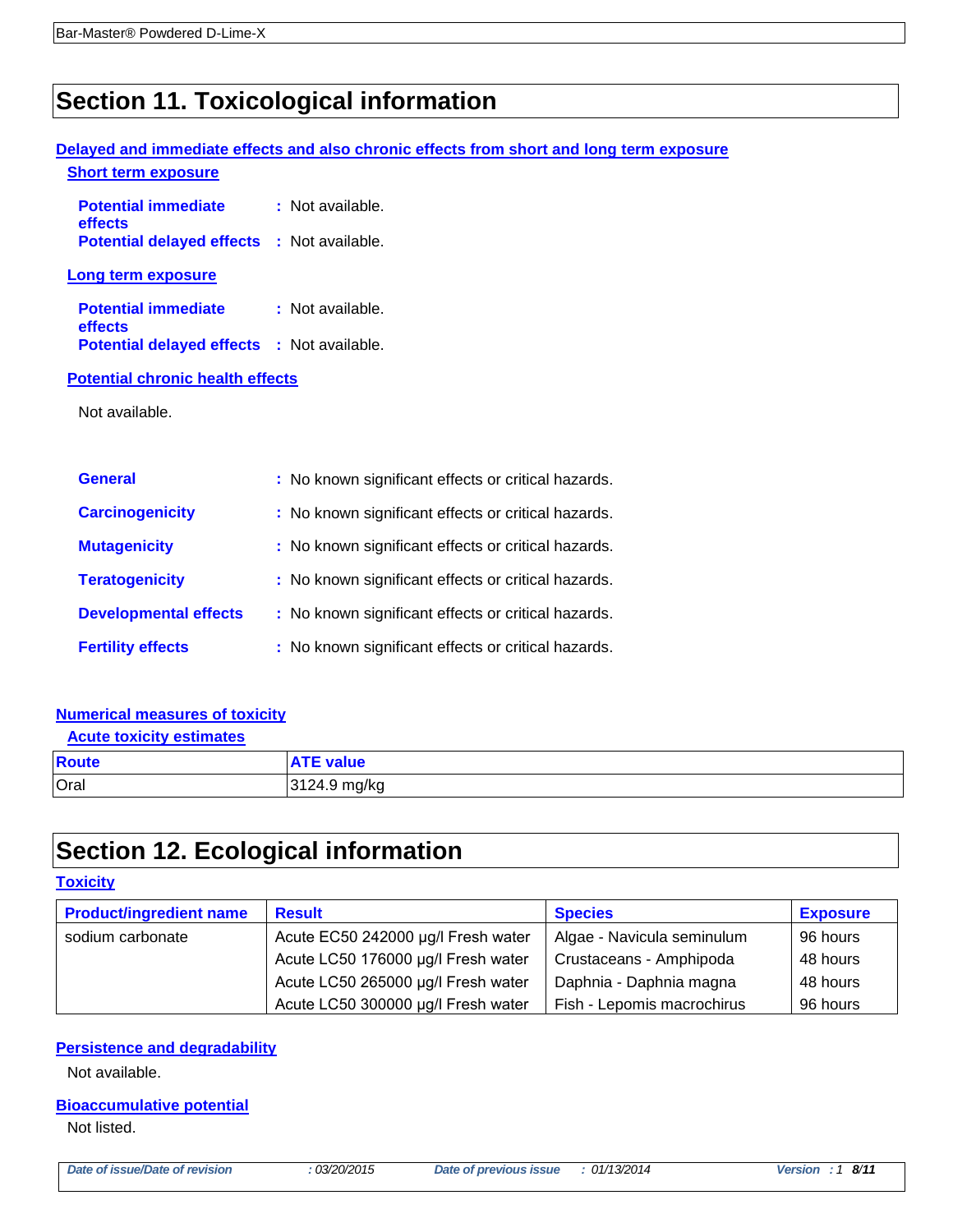# **Section 12. Ecological information**

| <b>Mobility in soil</b>                                 |                                                     |
|---------------------------------------------------------|-----------------------------------------------------|
| <b>Soil/water partition</b><br><b>coefficient (Koc)</b> | : Not available.                                    |
| <b>Other adverse effects</b>                            | : No known significant effects or critical hazards. |

# **Section 13. Disposal considerations**

**Disposal methods :** The generation of waste should be avoided or minimized wherever possible. Disposal of this product, solutions and any by-products should at all times comply with the requirements of environmental protection and waste disposal legislation and any regional local authority requirements. Dispose of surplus and non-recyclable products via a licensed waste disposal contractor. Waste should not be disposed of untreated to the sewer unless fully compliant with the requirements of all authorities with jurisdiction. Waste packaging should be recycled. Incineration or landfill should only be considered when recycling is not feasible. This material and its container must be disposed of in a safe way. Care should be taken when handling emptied containers that have not been cleaned or rinsed out. Empty containers or liners may retain some product residues. Avoid dispersal of spilled material and runoff and contact with soil, waterways, drains and sewers.

## **Section 14. Transport information**

|                      | <b>DOT Classification</b> | <b>IMDG</b>    | <b>IATA</b>    |
|----------------------|---------------------------|----------------|----------------|
| <b>UN number</b>     | Not regulated.            | Not regulated. | Not regulated. |
| <b>UN proper</b>     | Compounds, Cleaning, NOI, | ٠              |                |
| shipping name        | powder.                   |                |                |
| <b>Transport</b>     |                           |                |                |
| hazard class(es)     |                           |                |                |
| <b>Packing group</b> | ۰                         |                | -              |
| <b>Environmental</b> | No.                       | No.            | No.            |
| hazards              |                           |                |                |
| <b>Additional</b>    | -                         |                |                |
| information          |                           |                |                |

**Special precautions for user : Transport within user's premises:** always transport in closed containers that are upright and secure. Ensure that persons transporting the product know what to do in the event of an accident or spillage.

**Transport in bulk according :** Not available. **to Annex II of MARPOL 73/78 and the IBC Code**

# **Section 15. Regulatory information**

| <b>U.S. Federal regulations</b>               | : United States inventory (TSCA 8b): All components are listed or exempted. |
|-----------------------------------------------|-----------------------------------------------------------------------------|
| <b>Clean Air Act Section 112</b>              | : Not listed                                                                |
| (b) Hazardous Air                             |                                                                             |
| <b>Pollutants (HAPs)</b>                      |                                                                             |
| <b>Clean Air Act Section 602 : Not listed</b> |                                                                             |
| <b>Class I Substances</b>                     |                                                                             |
| <b>Clean Air Act Section 602</b>              | : Not listed                                                                |
| <b>Class II Substances</b>                    |                                                                             |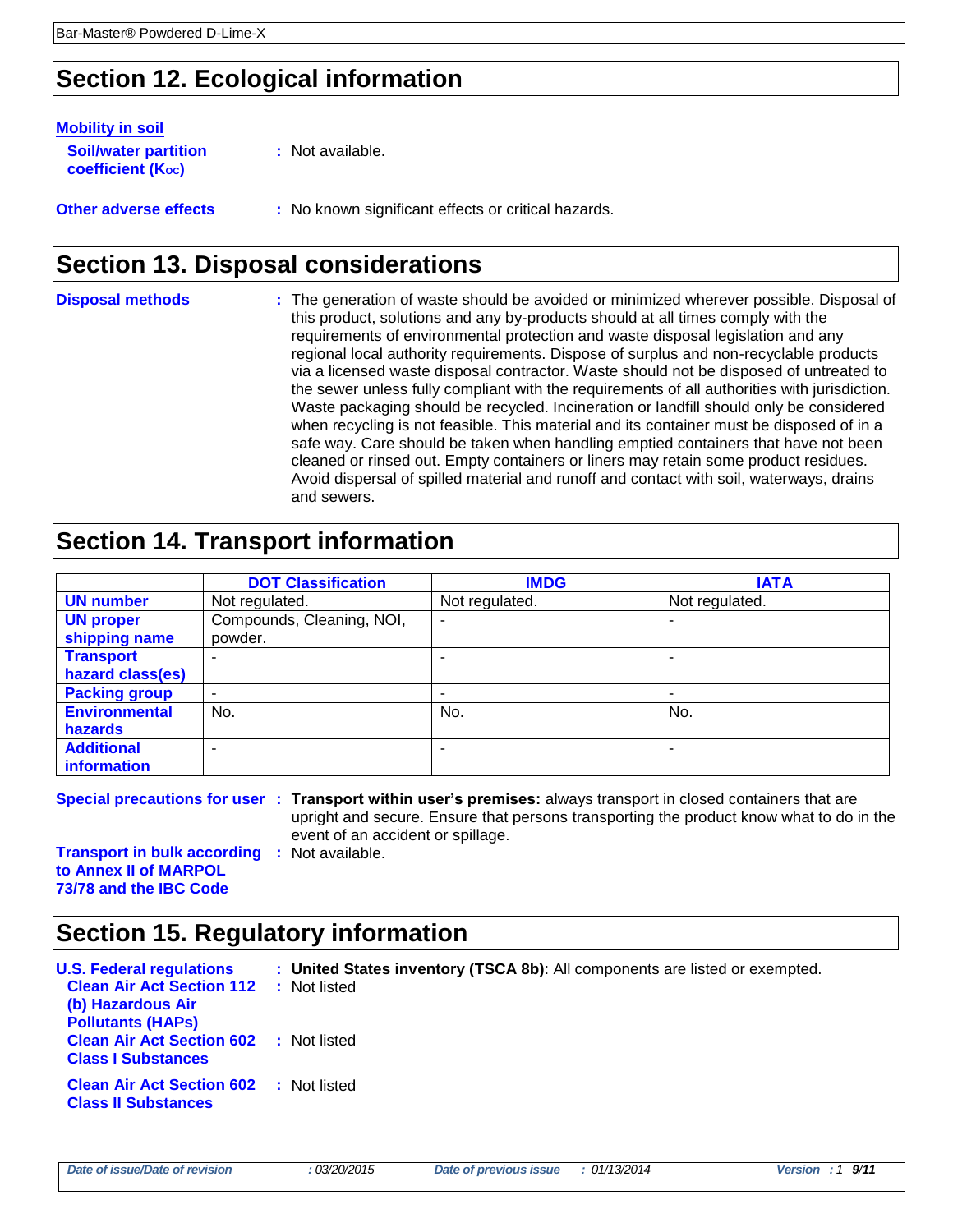# **Section 15. Regulatory information**

| <b>DEA List I Chemicals</b>  |  |
|------------------------------|--|
| (Precursor Chemicals)        |  |
| <b>DEA List II Chemicals</b> |  |
| <b>(Essential Chemicals)</b> |  |

**:** Not listed

**:** Not listed

### **SARA 302/304**

**Composition/information on ingredients**

No products were found.

**SARA 304 RQ :** Not applicable.

### **SARA 311/312**

**Classification :** Immediate (acute) health hazard

### **Composition/information on ingredients**

| <b>Name</b>      | $\frac{9}{6}$ | <b>Fire</b><br>hazard | <b>Sudden</b><br>release of<br><b>pressure</b> | <b>Reactive</b> | <b>Immediate</b><br>(acute)<br>health<br>hazard | <b>Delayed</b><br>(chronic)<br>health<br>hazard |
|------------------|---------------|-----------------------|------------------------------------------------|-----------------|-------------------------------------------------|-------------------------------------------------|
| Sodium citrate   | $40 - 60$     | No.                   | No.                                            | No.             | No.                                             | No.                                             |
| sodium carbonate | $40 - 60$     | No.                   | No.                                            | Yes.            | Yes.                                            | No.                                             |

### **SARA 313**

Not applicable.

#### **State regulations**

| <b>Massachusetts</b> |  | : None of the components are listed. |  |  |
|----------------------|--|--------------------------------------|--|--|
|----------------------|--|--------------------------------------|--|--|

**New York :** None of the components are listed.

**New Jersey :** None of the components are listed.

**Pennsylvania :** None of the components are listed.

### **California Prop. 65**

None of the components are listed.

## **Section 16. Other information**

### **Hazardous Material Information System (U.S.A.)**

| <b>Health</b><br>÷      |  |
|-------------------------|--|
| <b>Flammability</b>     |  |
| <b>Physical hazards</b> |  |
|                         |  |

**Caution: HMIS® ratings are based on a 0-4 rating scale, with 0 representing minimal hazards or risks, and 4 representing significant hazards or risks Although HMIS® ratings are not required on SDSs under 29 CFR 1910. 1200, the preparer may choose to provide them. HMIS® ratings are to be used with a fully implemented HMIS® program. HMIS® is a registered mark of the National Paint & Coatings Association (NPCA). HMIS® materials may be purchased exclusively from J. J. Keller (800) 327-6868.**

**The customer is responsible for determining the PPE code for this material.**